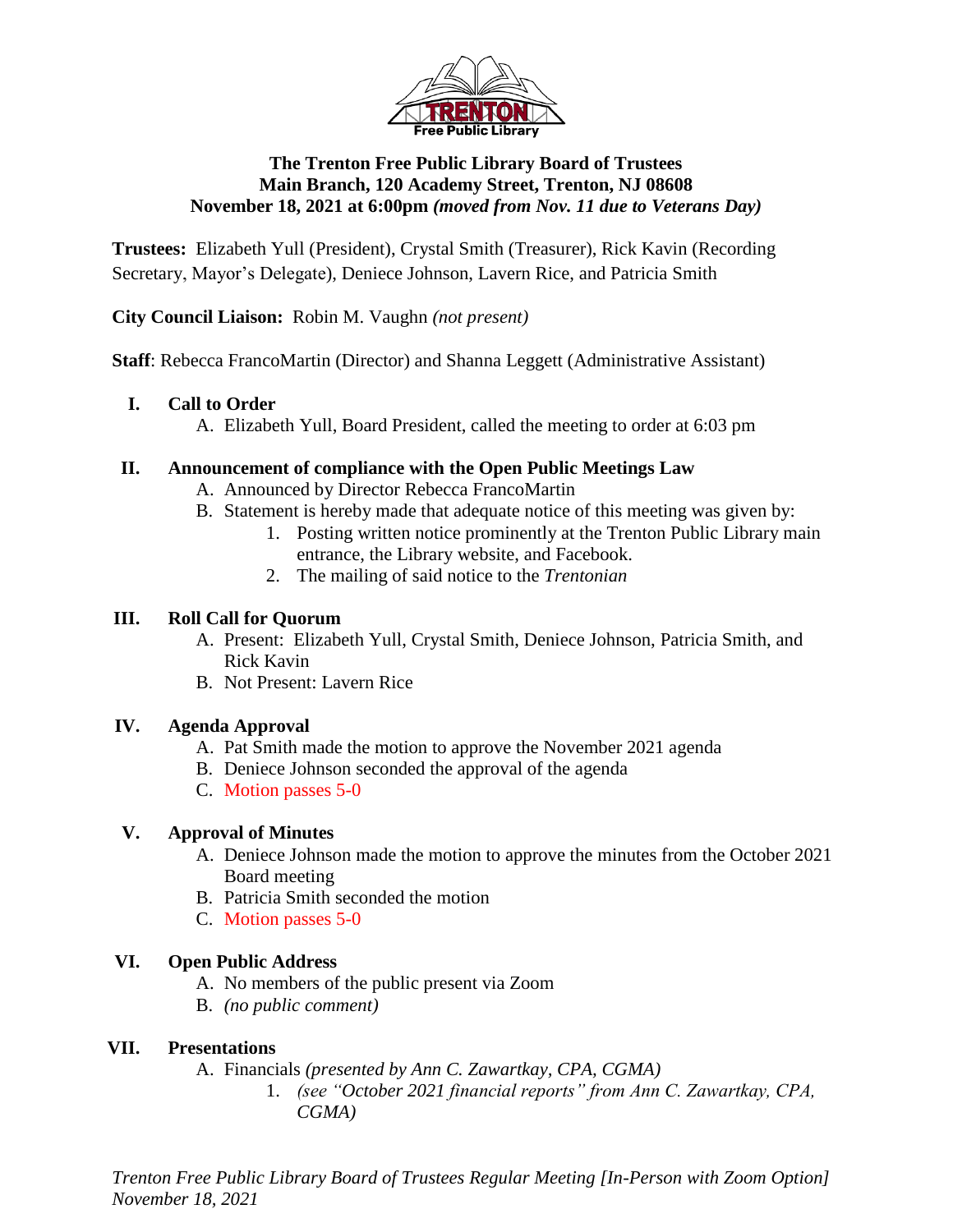- 2. Personnel over budget due to Hazard Pay, but appropriation from City will cover offset by appropriation from City
- 3. Grant income over budget (\$35,000) since we do not budget for grants
- 4. NJ State Aid is under budget by \$64,000 due to timing of the receipt of the funds compared to prior year. A check for \$77,000 state aid was received in November and will be reflected on next month's report.
- 5. Materials, programming, insurance, facilities, utilities, technology, and security under budget
- 6. Planned expenditures for Reading Room/Tech over budget (from surplus) by ~\$20,000 due to delay in timing of project, which was budgeted for last fiscal year
- 7. Without Reading Room/Tech expenditures, positive variance of \$3,000 against operating budget
- B. Personnel Report *(presented by Shanna Leggett)*
	- 1. *(no personnel changes)*
- C. Friends of TFPL *(presented by Pat Tumulty)*
	- 1. Friends participated in Halloween event
	- 2. Also participated in book sorting and giveaway
	- 3. Friends willing and able to help with any projects, publicity, etc.
	- 4. Will also help promote Patriots Week event
- D. Director's Report *(presented by Director Rebecca FrancoMartin)*

## 1. **COMMUNITY PARTNERS**

- a. **Passage Theatre**
	- i. Met with Passage to discuss hosting Community Conversations at the Library related to upcoming plays at the Theatre, such as *The OK Trenton Project*
	- ii. Conversation will take place in January, show will premier in February

## b. **City of Trenton Municipal Courts**

- i. Director Tonya Stewart visited the Library to discuss a partnership
- ii. Judge McKithen
- iii. TFPL to host remote court sessions
	- Court Liaison will supervise, provide equipment, etc.
	- Will enable individuals with remote court dates to participate even if they don't have equipment at home
- iv. Will use study rooms as necessary

## c. **Trenton Police Department**

- i. Director Steve Wilson interested in partnering with the Library for the "Explorers" program
- ii. Detective Tamika Veal from the Community Affairs division working with Young Adult Library Associate to bring Explorers to the Library periodically
- iii. Will partner with Library for constructive programming in a safe environment

## d. **Trenton Board of Education**

i. Spoke with Assistant Superintendent Dr. Channing Conway to discuss partnership with TPS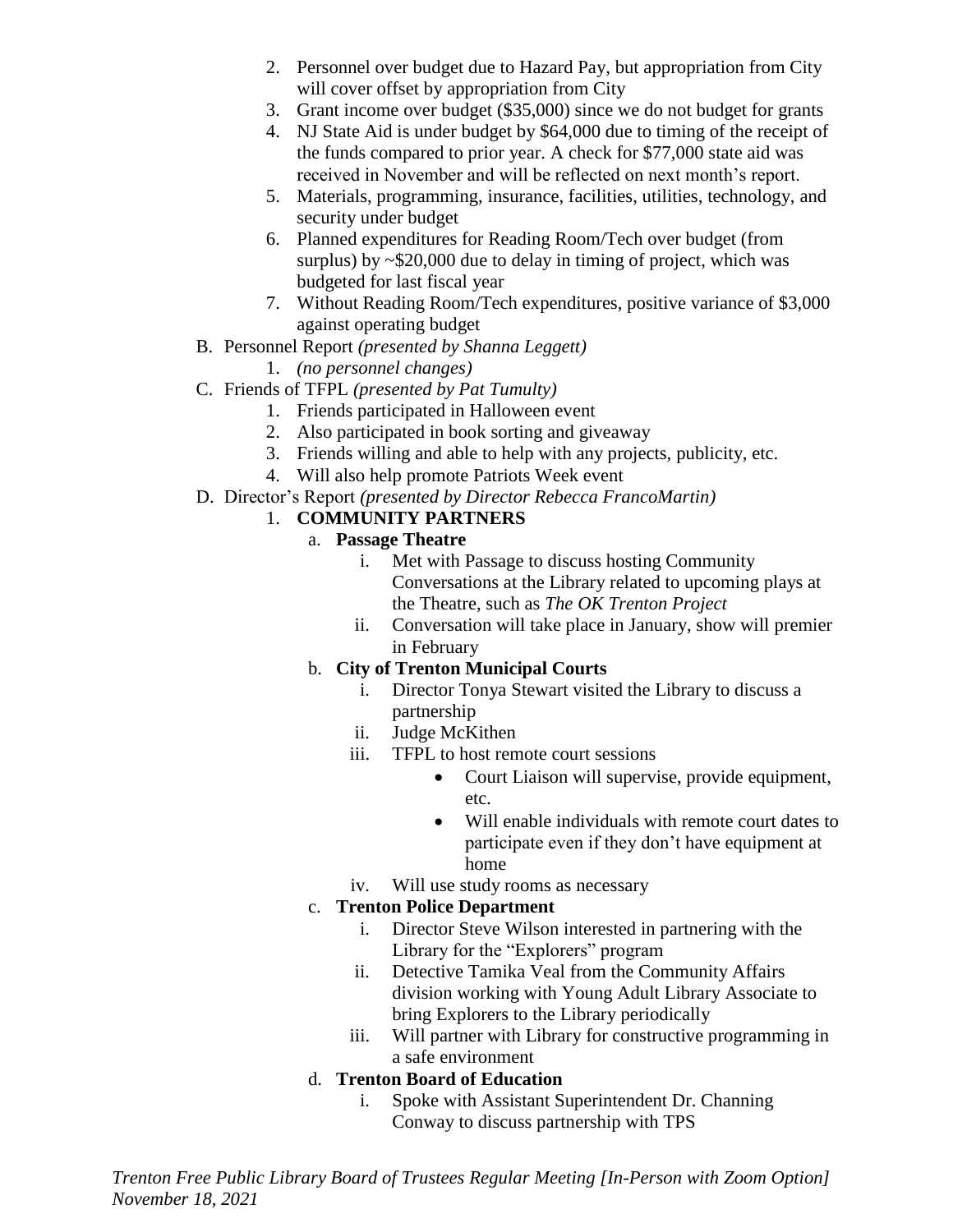- ii. Dr. Conway also assisted with the book sorting/giveaway event
- 2. **MARKETING**
	- a. Work on **logo and marketing** is ongoing
	- **b. Press Releases**
		- i. NJSL + Literacy Partners grant
		- ii. Patriots Week event
- 3. **BUILDING & TECHNOLOGY**

### a. **Water Line Replacement**

- i. Replacement is complete
- ii. New shutoff valve and faucet for utility sink in the shop have been installed
- iii. Work took an extra half-day due to unforeseen circumstances, but Library was able to open on the second day with a short delay

### b. **IT Work**

- i. Large amount of work completed over past several weeks
- ii. Enzo Labruzzo assigned to work at Library on a regular basis
- iii. Remaining work includes just three items
	- All public issues have been resolved
	- Remaining work involves staff/back end issues

## c. **Benchmark: Library Metrics and Trends**

- i. Attended a webinar and now have access to [Benchmark:](https://librarybenchmark.org/Account/Login?ReturnUrl=%2F)  [Library Metrics and Trends](https://librarybenchmark.org/Account/Login?ReturnUrl=%2F)
- ii. Benchmark is the newest tool for data-driven planning and advocacy in public libraries
- iii. Launched in October 2021, Benchmark provides libraries with data visualizations that allow them to compare their inputs and outputs to peer and nationwide data
- d. **WiFi**
	- i. Access points adjusted to increase WiFi signal throughout the building
	- ii. Additional access points need to be ordered
	- iii. TFPL working with NJSL to ensure proper placement for optimum wireless access

## e. **Gmail**

i. Gmail migration is complete and will allow for more efficient communication

## 4. **STAFF & VOLUNTEERS**

- a. Book Donation
	- i. Thanks to support from staff and volunteers, TFPL was able to sort through a large portion of the generous book donation received
	- ii. Also help set up and execute the Book Giveaway itself at the Library, which was a success

## 5. **CONTINUING EDUCATION & MEETINGS**

## a. **Princeton Public Library**

i. Meeting with Princeton Public Library Director along with Pat Tumulty to discuss potential partnership opportunities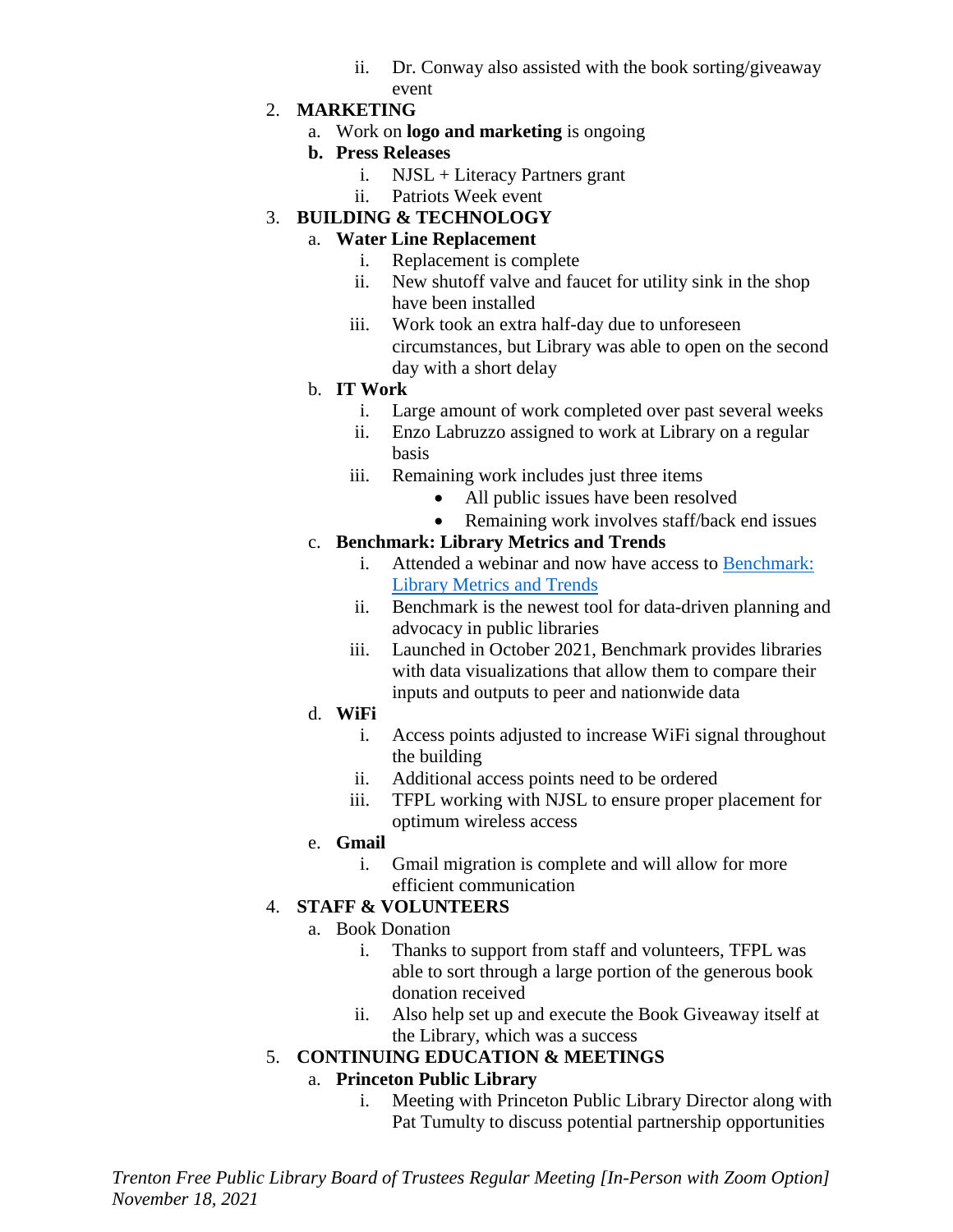### b. **ESSER Grant**

- i. Meeting at the BOE
- ii. Opportunity for partnership and funding for the Library
- iii. Grant geared toward low-income, student/youth needs, etc.
- iv. TFPL will apply for three grants in partnership with TPS

## c. **COVID Vaccine Information Session**

i. Attended info session with Governor's Office via Zoom

# 6. **COLLECTIONS & MATERIALS**

a. **Baker & Taylor**

## i. **Adult Non-Fiction Collection**

- 74% of items more than ten years old for technology, social sciences, etc., this means they are out of date
- Held a collection development meeting to revitalize adult non-fiction collection
- Supervising Librarian is assisting with this project
- Will spend \$35,000 on an update
- Books will be "weeded" if out of date books given to Baker & Taylor for credit via "Sustainable Shelves" program
- Second call will focus on AV Account to order DVDs and CDs, as the expense with Midwest Tape is high

# ii. **Pop-Up Libraries**

- NJ Transit has approved the installation of a Pop-Up Library at the Transit Center
- Carts created with B&T with eBook content added
- Staffing changes at B&T slowed down the process, so launch date still TBA

# b. **Circulation**

- i. Remaining steady
- ii. More than 2500 physical materials circulated this month

# 7. **FINANCES/FUNDING**

## a. **Community Conversation – American Rescue Plan**

- i. Was scheduled for Tuesday, Nov. 16 with Jim Beach, Rick Kavin, and Telly Brown
- ii. Goal was to engage the community and garner support for using ARP dollars to fund capital improvements at the Library
- iii. \$4 million proposed, though expense of Radio Room upgrades may delay those plans
- iv. Rick will work with Administration officials to devise a path forward for essential Library repairs and improvements

# b. **State Aid Award**

- i. TFPL received \$77,918
- ii. Of this, \$22,000 is the amount owed from the FY19 submission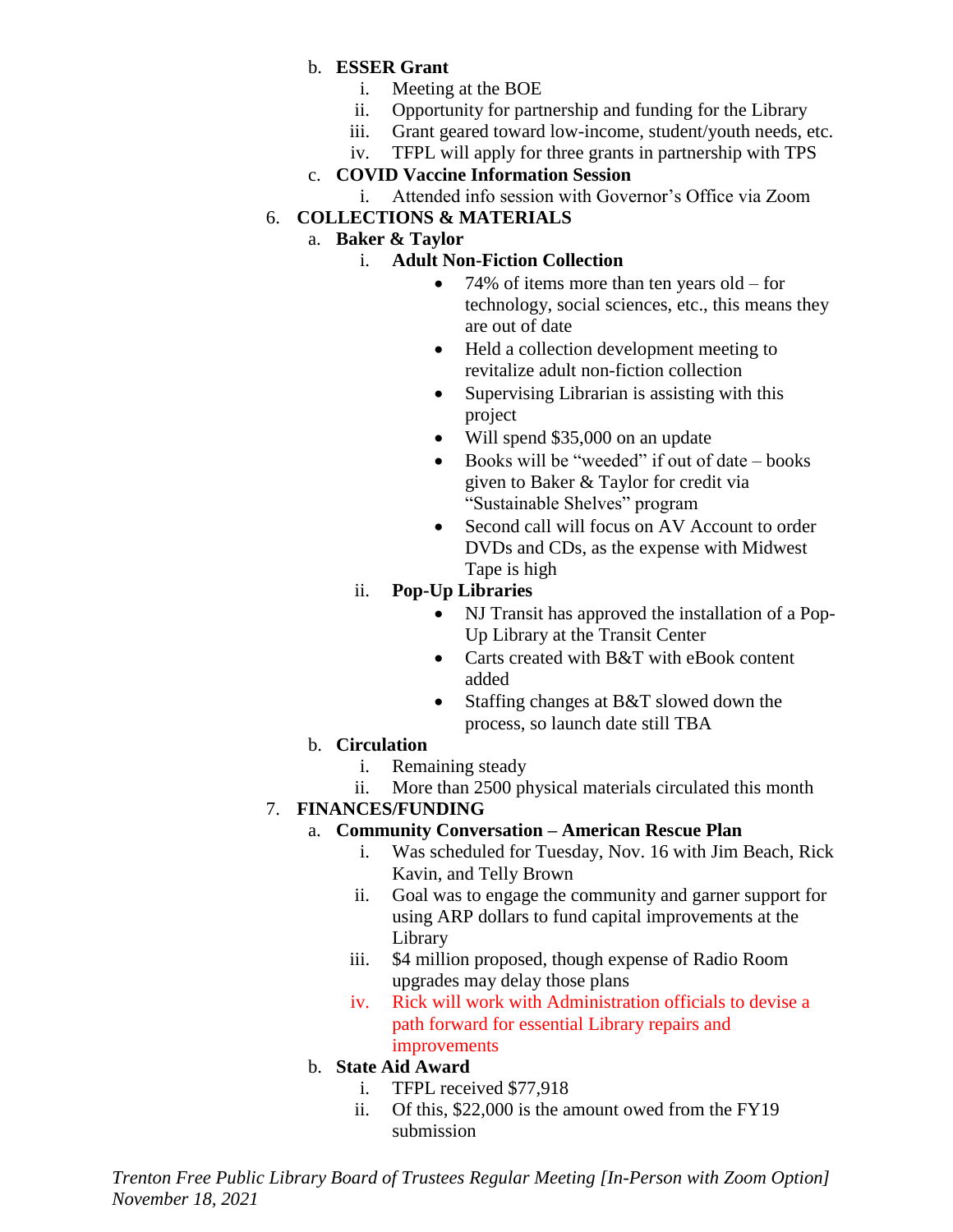iii. This amounts to an increase of approximately \$11,000 from the previous round

### 8. **LIBRARY SERVICES**

#### a. **Newsbank/***Trentonian*

- i. Newsbank now provides access to the *Trentonian* in a fullcolor, searchable PDF format
- ii. TFPL has subscribed
- b. **Trenton After School Program** and **Young Scholars Institute Daycare** now visiting the Library in groups
- c. **Storytimes** for children will now be recorded and shared on social media
- d. **Trick or Treating**
	- i. Took place at the Library with 400+ participants visiting stations throughout the building
	- ii. Event was a success thanks to monetary or candy donations from staff, Board members, Friends, and the PBA
- e. **Children's** had more than 700 in-person visits this month
- f. **Xinos and Kudos** meeting held by Ivey Avery in the Young Adult Lounge this month

### g. **National Novel Writing Month**

- i. Recognized in November
- ii. Program scheduled and designed to guide teens in writing a complete story from beginning to end (even if it is not a full "novel")

### h. **Emergency Broadband Benefit**

- i. Building Better Communities and Elements of the Community are providing the community with access to the Emergency Broadband Benefit with free tablets
- ii. WiFi connection comes at a small one-time fee of \$20
- iii. Friends of the Library sponsoring the initiative to manage the fee
- iv. Today (11/18), fourteen tablets were distributed
- v. Unlimited number of tablets available
- vi. Patrons can obtain a tablet with certain documents (SNAP, free lunch program, etc.)

## i. **Book Talk – Lauren B. Davis**

- i. To be held Monday, January  $24<sup>th</sup>$  at 6:30pm
- ii. *New York Times* best-selling author Lauren B. Davis will present her new novel *Even So*
- iii. The novel is set in Trenton and Princeton and "explores the challenge and necessity of loving difficult people"
- iv. Pat Smith will moderate

## 9. **OUTREACH**

## a. **Trunk or Treat**

- i. Staff and Friends of the Library attended Trunk or Treat at TPD
- ii. More than 300 flyers distributed
- iii. Candy given to more than 1500 youth

### **VIII. Action Items**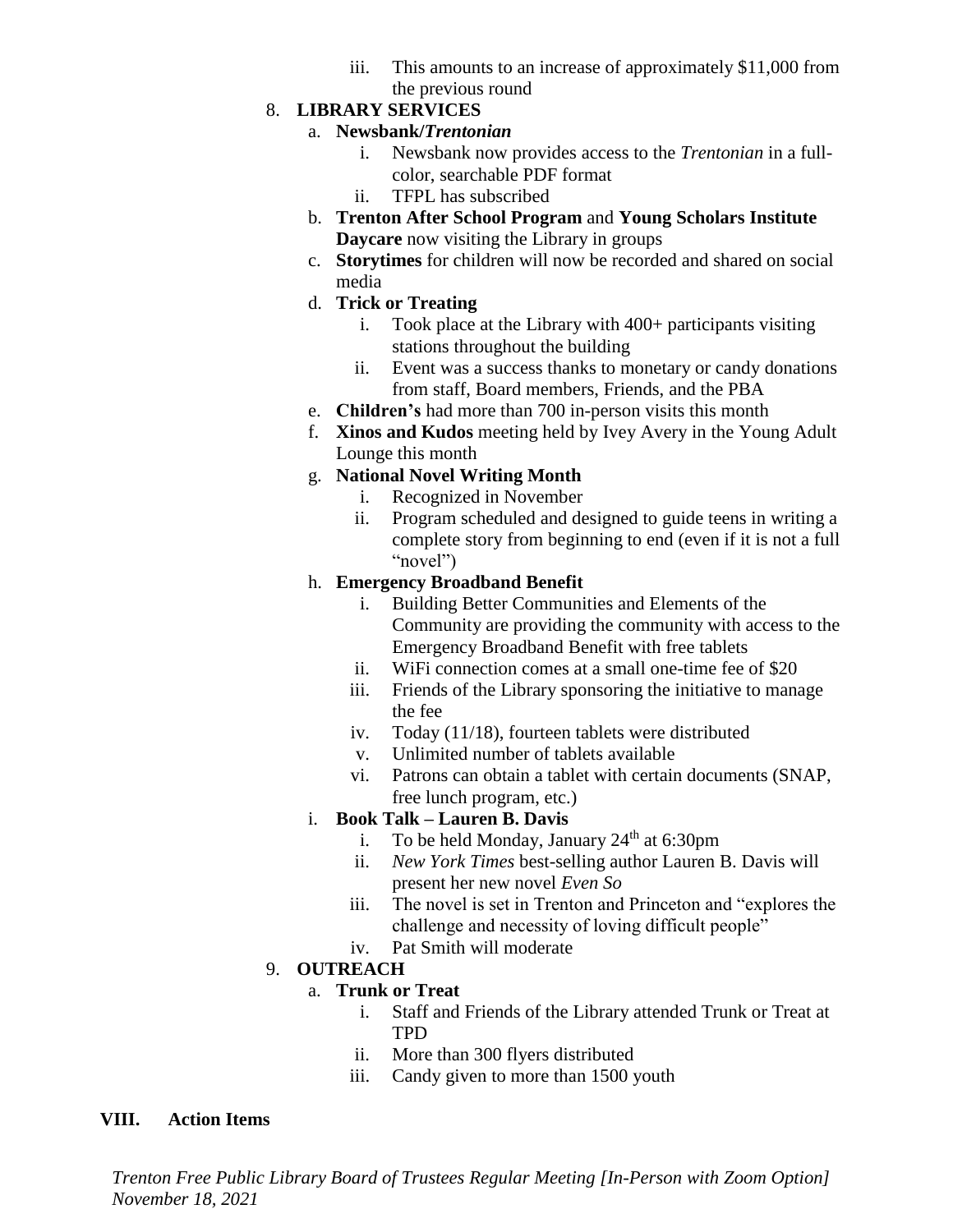- A. Bill List
	- 1. *(see "TFPL November 2021 Unpaid Bills")*
	- 2. Approval of Bill List
		- a. Patricia Smith made the motion to approve the November bill list
		- b. Deniece Johnson seconded the approval of the bill list
		- c. Motion passes 5-0

#### **IX. Old Business**

- A. HVAC Update
	- 1. Project ongoing
	- 2. Air handler has been removed new concrete floor to replace old wooden slats
	- 3. Trace amounts of asbestos found and will be mitigated for a slight additional expense
	- 4. Pipes and duct work removed
	- 5. Concrete laid for new boiler
	- 6. New roof unit delivered must be disassembled and reassembled on roof due to size (to be done by company, not the Library)
	- 7. Community Room B will hold control boxes
	- 8. End date scheduled for February  $25<sup>th</sup>$
- B. Selective Insurance Recommendation
	- 1. Electrical Infrared Testing boxes have been replaced and repaired
	- 2. Abuse or Molestation national criminal background checks recommended for potential new staff (and possibly current staff, depending on legal opinion)
		- a. Rick will provide COT Personnel policies regarding background checks and previous experience w/ the criminal justice system
	- 3. Abuse or Molestation formal training program for staff, especially with regard to reporting requirements
	- 4. Director will meet with HHS Director Adela Lopez to discuss various possibilities

#### **X. New Business**

- A. Resolution to award bid for audit services
	- 1. For year ending June 30, 2021 (FY21) \$18,000
	- 2. For July 1, 2021 Dec. 31, 2021 (TY21) \$12,060
	- 3. Mercadien was the only respondent
	- 4. Motion to approve Mercadien as auditor for FY21 and TY21
		- a. Deniece Johnson made the motion
		- b. Patricia Smith seconded the motion
		- c. Motion passes 5-0

#### **XI. Announcements**

- A. The next regularly scheduled Board of Trustees meeting is Thursday, December 9, 2021, beginning at 6:00 pm
- B. Ned from Trentoniana has been creating Zines, and Liz has provided samples to the Board